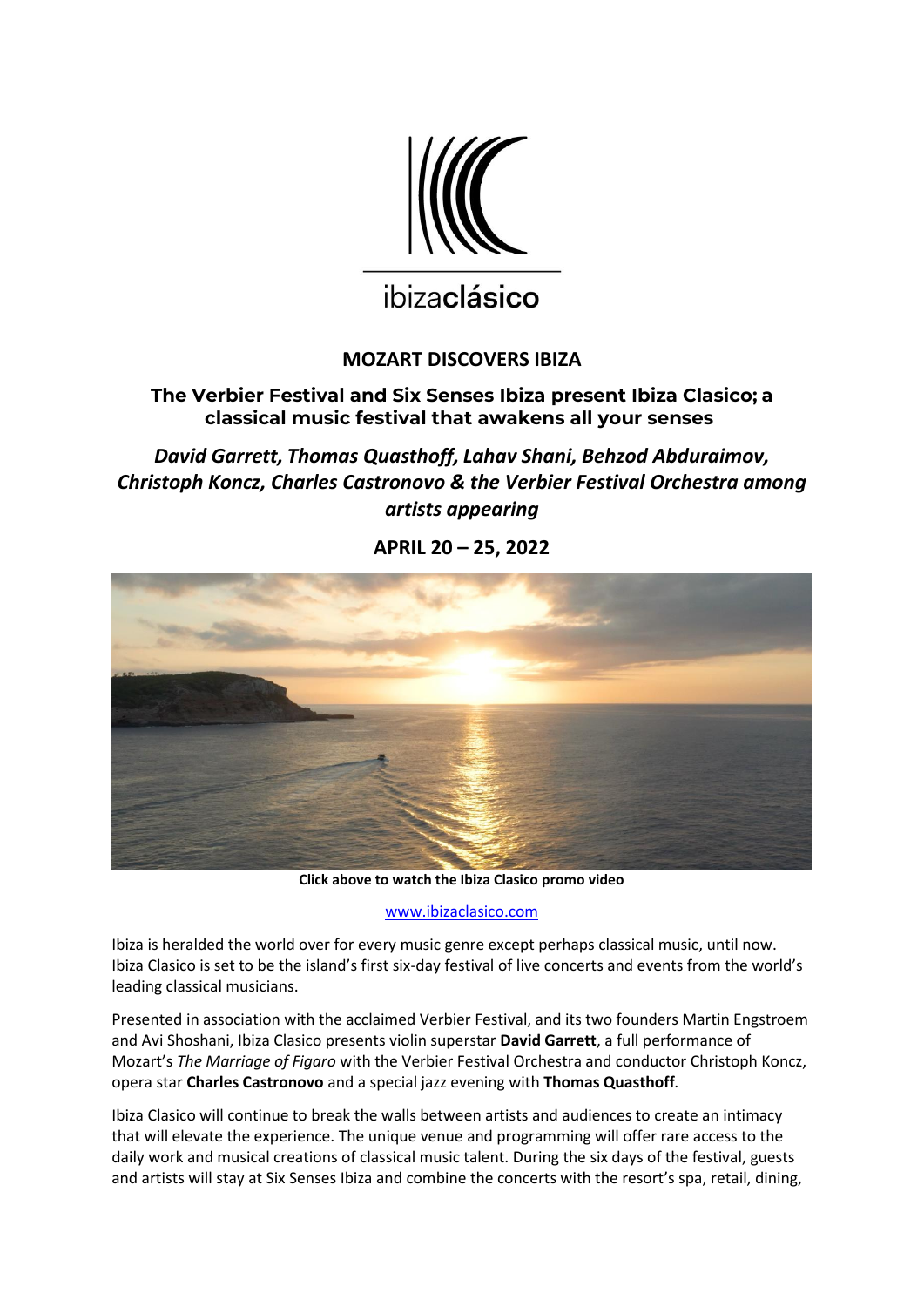and curated island experiences. Festival goers will be able to attend open rehearsals and mix with musicians.

The resort, with its stunning setting in Xarraca Bay in the northern tip of Ibiza, its crystal blue waters, wild cliffs and exclusive wellness offering produce a unique frequency that heightens and creates a totally different festival experience. This will be further heightened by live music being integrated throughout the resort's activities such as its famed yoga sessions.

Lunchtime concerts will bring together outstanding young talents, such as Spanish pianist Juan Perez Floristan, with established artists in a curated programme of music from De Falla to Piazzolla.

Since opening in July, Six Senses Ibiza has reset the bar in the realm of hospitality, sustainability and community in the Balearics, and has been celebrated as one of the world's most discerning destinations for creatives and culture seekers. Conceived by architect and developer Jonathan Leitersdorf, the destination offers a year-round programme celebrating music, art, culture and wellness.

**Martin Engstroem** and **Avi Shoshani**, Artistic Directors of Ibiza Clasico said:

*"We're delighted to be partnering with Jonathan Leitersdorf and his team at Six Senses Ibiza. Ibiza Clasico offers audiences the chance to experience great musicians in the stunning surroundings of Six Senses Ibiza and Xarraca Bay."*

**Neil Jacobs**, Chief Executive Officer of Six Senses said:

*"Hosting Ibiza Clasico adds an extra layer of emotions to Six Senses Ibiza's immersive cultural and spiritual programming and an enticing new spectrum to the wider Ibiza music scene. To hear such talented musicians playing some of the most beautiful classical arrangements with the bay adding its own natural energy and acoustics makes my heart sing!"*

> **All Ibiza Clasico press enquiries to: Simon Millward, Premier PR, [simon.millward@premiercomms.com,](mailto:simon.millward@premiercomms.com) +44-7990507310.**

#### **Notes to Editors**

#### **Wednesday April 20**

18.00 Verbier Festival Chamber Orchestra

**Lahav Shani**, conductor

#### **Behzod Abduraimov** piano

Beethoven: Piano Concert No.1

Mendelssohn: Scottish Symphony

#### **Thursday April 21**

12.00 **Li La**, cello

#### **Julien Quentin**, piano

De Falla: Suite Populaire Espagnole

Prokofiev: Cello Sonata in C Major, Op. 119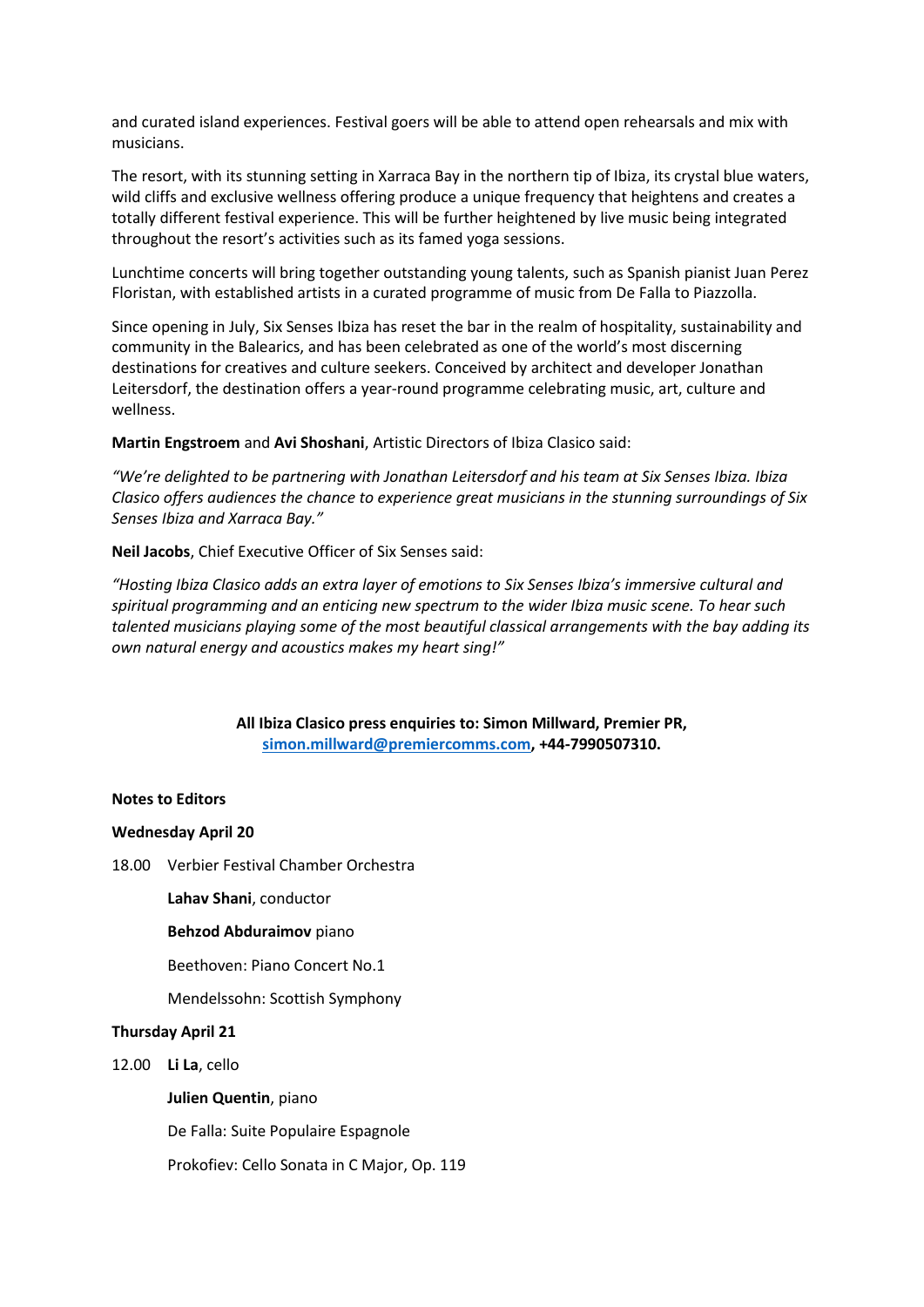Piazzolla: Le Grand Tango

18.00 Artist and programme to be announced

**Friday April 22**

- 12.00 **Marc Bouchkov**, violin **Julien Quentin**, piano
- 18.00 **Charles Castronovo**, tenor

#### **Saturday April 23**

#### 12.00 **Behzod Abduraimov**, piano

Scarlatti: Sonata in B minor, K 27 & Sonata in D major, K 96

Schumann: Kreisleriana, Op. 16

Rachmaninov: Variations on a Theme of Corelli, Op.42

#### 18.00 **David Garrett & Band**

#### **Sunday April 24**

12.00 **Juan Perez Floristan**, piano

Chopin: Preludes selection

Ravel: Valse Noble et Sentimental

Schubert: Wanderer Fantasie

18.00 Verbier Festival Chamber Orchestra

**Christoph Koncz**, conductor

Mozart: Le nozze di Figaro

#### **Monday April 25**

## 12.00 **Stathis Karapanos**, flute

**Julien Quentin**, piano

Piazzolla: Solo Etude Nr. 6 & The Four Seasons of Buenos Aires

Taktakishvili: Sonata

Bizet/Borne: Carmen Fantasy

## 18.00 **Thomas Quasthoff & Band**

#### *Six Senses Ibiza*

Six Senses Ibiza is the first sustainable BREEAM certified resort and residential community in the Balearics, occupying a breath-taking position in Xarraca Bay on the island's northern tip. With unobstructed sunset views and surrounded by fragrant groves and artisan villages, the resort features 116 guest rooms, pool suites, townhouses, and beach caves. Three restaurants and a selection of informal dining settings and bars highlight natural, sustainable and local produce, much of which is sourced from the resort's farm and gardens. Live layers of programming and experiences celebrate music, art, fashion, pioneering wellness, culinary exploration, and culture.